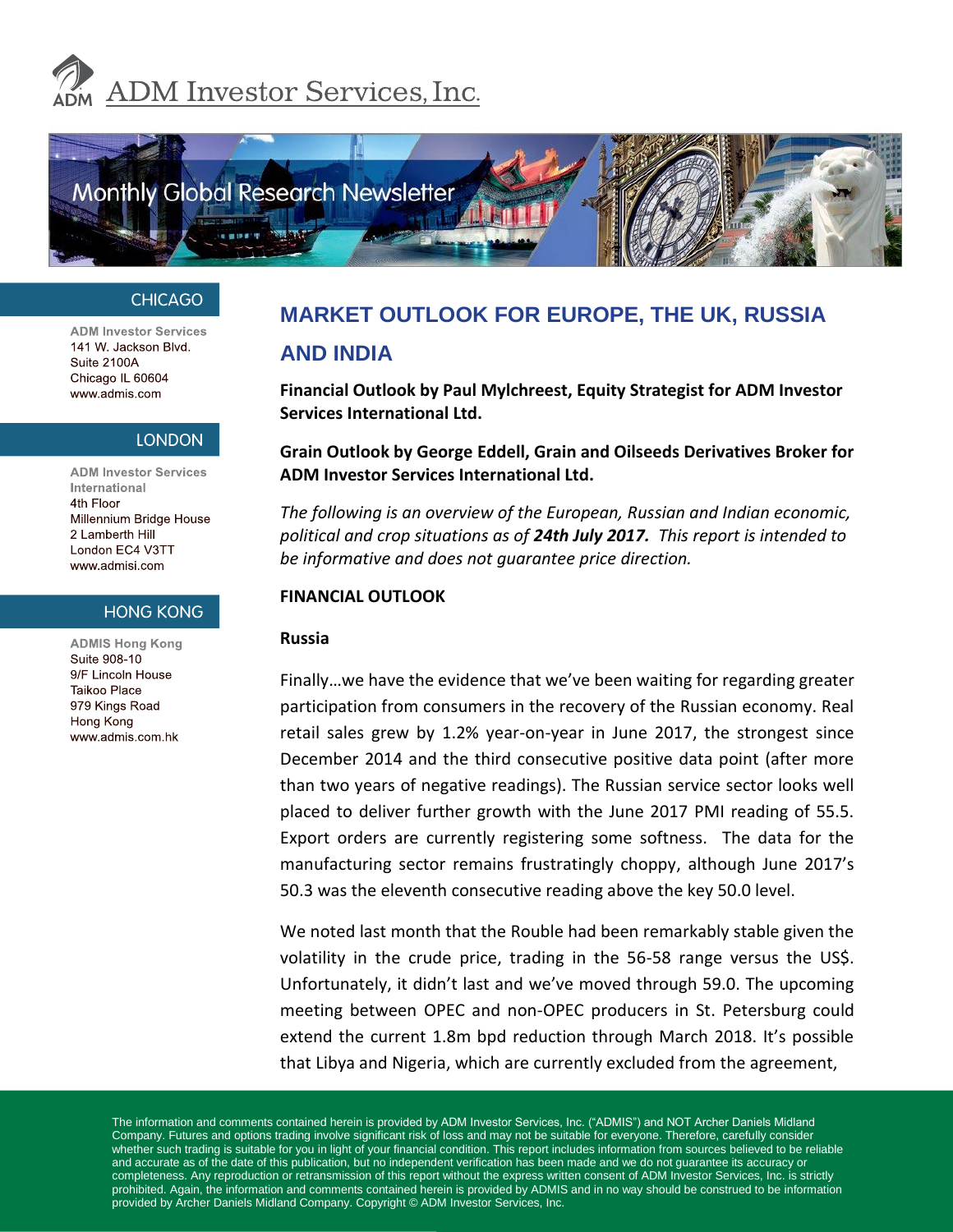## **ADM** Investor Services, Inc.

will be asked to moderate production growth. Whatever the outcome, we are getting increasingly nervous as cheating on quotas is becoming more of an issue. OPEC's July 2017 production is expected to rise by 145k bpd with Saudi Arabia being one of the guilty parties.

Political challenges for the Russian economy remain severe. The E.U. has extended sanctions on Russia to January 2018 and the U.S. Congress has expanded sanctions. In the meantime, the Trump administration's policy towards Russia remains, and alleged dealings before and after the election, remain as murky as ever.

#### **India**

Our nervousness that the optimism regarding the Indian economy is running ahead of reality is certainly not holding back the Sensex, as the index posts a new an all-time high. The rollout of the high profile GST reform is only days old, so it's impossible to judge whether it can triumph over the nation's famous rigidities. The transition for small companies, in particular, will be challenging, although the finance ministry recently stated that there has been no problems regarding implementation.

There is some risk of a slowdown in the Indian manufacturing sector, which was picked up by the decline in the PMI from 51.6 to 50.9 in the June 2017 data. GST was cited as being a possible culprit. New orders fell to a 4 month low. In contrast, feedback from the service sector remains more robust and growth in non-food bank credit remains healthy at over 7% year-on-year.

On a positive note, we remain on track for another rate cut from the RBI in August 2017. The May CPI print of 2.18%, a record low for Indian inflation, was followed by 1.54% in June 2017. The RBI's forecast of 2.0%-3.5% for the fiscal year ending March 2018 is suddenly looking aggressive and the RBI "cavalry" suggests further rate cuts may be inevitable.

## **U.K.**

Brexit negotiations have hardly got off to an encouraging start and Theresa May's government is looking as inept and vulnerable as ever. Cabinet infighting is making it difficult to discern whether a softer or harder Brexit is now the goal, although we suspect the latter. Despite the uncertainty, the latest consumer credit data for May 2017 showed 10.3% year-on-year growth. This is helping the U.K. economy to continue performing fairly well, in spite of the obvious risks. However, not everybody is prepared to drink the elixir and the IMF downgraded its 2017 GDP forecast from 2.0% to 1.7%. A more challenging outlook is being signalled by the weakening purchasing managers' surveys, although both remain above 50.0. This, combined with the political uncertainties, makes us sceptical that the BoE's Carney will have the courage to raise rates before the end of the current year.

The information and comments contained herein is provided by ADM Investor Services, Inc. ("ADMIS") and NOT Archer Daniels Midland Company. Futures and options trading involve significant risk of loss and may not be suitable for everyone. Therefore, carefully consider whether such trading is suitable for you in light of your financial condition. This report includes information from sources believed to be reliable and accurate as of the date of this publication, but no independent verification has been made and we do not guarantee its accuracy or completeness. Any reproduction or retransmission of this report without the express written consent of ADM Investor Services, Inc. is strictly prohibited. Again, the information and comments contained herein is provided by ADMIS and in no way should be construed to be information provided by Archer Daniels Midland Company. Copyright © ADM Investor Services, Inc.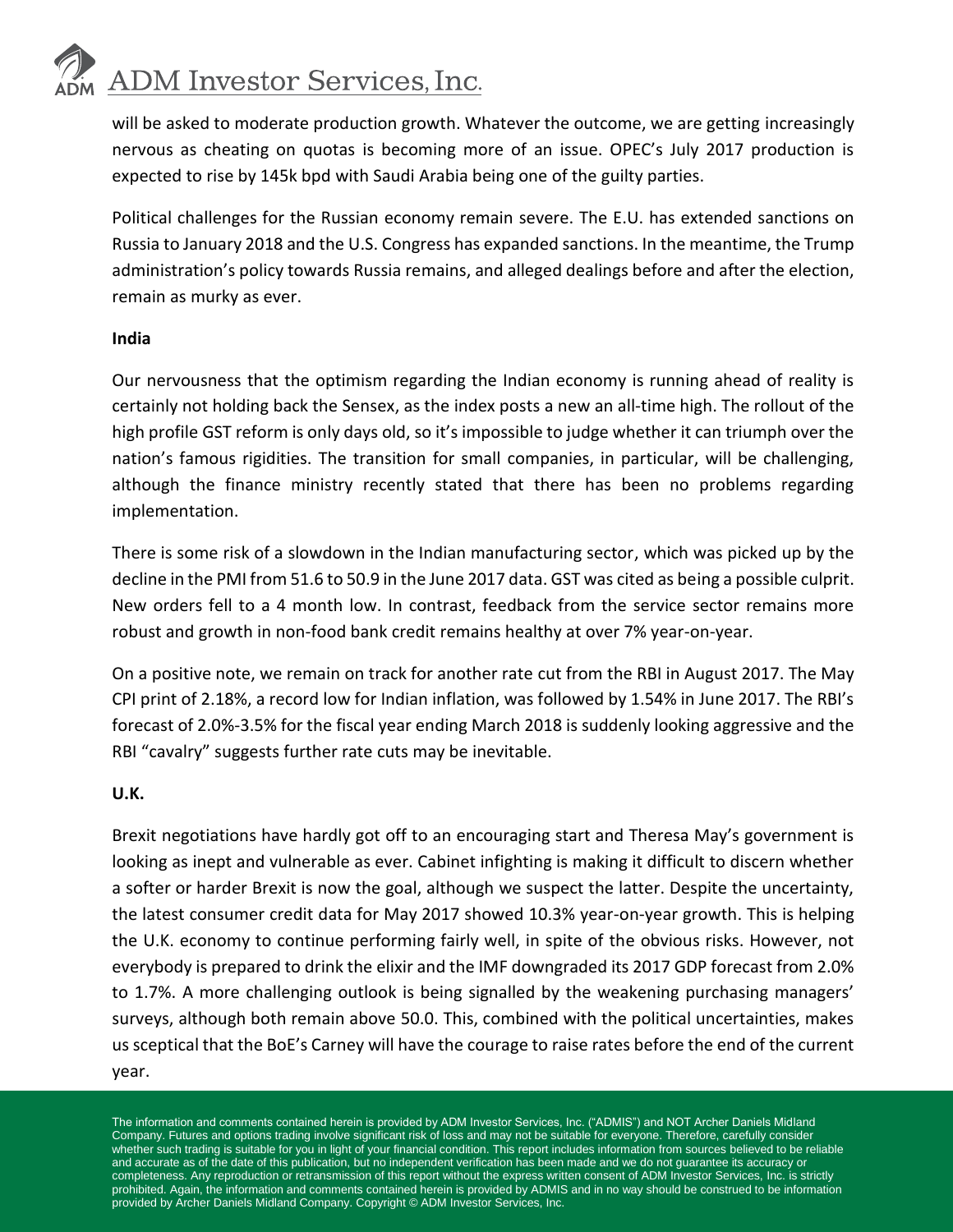

#### **Europe**

This time is different…and structural problems within the E.U. and its banking system are irrelevant now that Europe has regained its growth mojo. The forex market is giving the euro the benefit of the doubt with the recent surge above 1.16 versus the dollar. In our opinion, Draghi was emphatically not "hawkish", nor less "dovish", at his recent ECB press conference.

However, the constant "drip, drip" of adverse news for President Trump, as well as the improved economic outlook, has led to the euro's perception as a safe haven. It's hard to argue with the PMIs currently, with the manufacturing and services sectors registering impressive outcomes of 57.4 and 55.4, respectively for June 2017. Even the Greek manufacturing PMI has clawed its way back above the 50.0 level. It's good while it lasts, but experience tells us that a banana skin, either economic or political, is probably not that far away.

#### **European Union**

Market volatility has spiked this past month with Matif breaking out of its previous 169 to 178 range basis December lifting option volatility from 17% to 22%. Whilst not matching the 35% volatility in Chicago wheat, as the drought and extreme heat takes grip of Northern U.S. spring wheat areas, E.U. wheat has firmed in line with global markets as the world's matrix of high protein wheat is under threat.

Extreme heat and potential crop limiting conditions were evident too in Europe at the end of June across Northern France, U.K. and Germany when temperatures topped 40 degrees in the late development stages. Weekly winter wheat condition reports from French office FranceAgriMer tumbled to 66% good to excellent, which although better than last year's 49% to the middle of July, falls short of ideal.

Harvest progress in France is estimated at 30% currently with the market waiting on more information regarding quality and yield as combines move into important producing regions. Some heavy thunder storms in the first weekend of July have started some rumblings of deterioration however, generally crops were first said to be too advanced to be impacted by the initial heatwave before then being sturdy enough to dismiss any significant damage from rains. Latest forecasts from Strategie Grains expect a French wheat crop of 36.25mlnt, which itself was a revision from a temporary 35.63mlnt following the heat damage hysteria. The French Farm office is forecasting 36.3mlnt and with the Matif Sep/Dec spread trading at its widest carry of 7 EUR, which shows some optimism from the market. In Germany, the German Cooperatives association expects 25.39mlnt, which is a 3% increase on last year and critical conditions in Bulgaria and Romania have been said to be good prompting forecasts of 6.38mlnt and 7.82mlnt.

The information and comments contained herein is provided by ADM Investor Services, Inc. ("ADMIS") and NOT Archer Daniels Midland Company. Futures and options trading involve significant risk of loss and may not be suitable for everyone. Therefore, carefully consider whether such trading is suitable for you in light of your financial condition. This report includes information from sources believed to be reliable and accurate as of the date of this publication, but no independent verification has been made and we do not guarantee its accuracy or completeness. Any reproduction or retransmission of this report without the express written consent of ADM Investor Services, Inc. is strictly prohibited. Again, the information and comments contained herein is provided by ADMIS and in no way should be construed to be information provided by Archer Daniels Midland Company. Copyright © ADM Investor Services, Inc.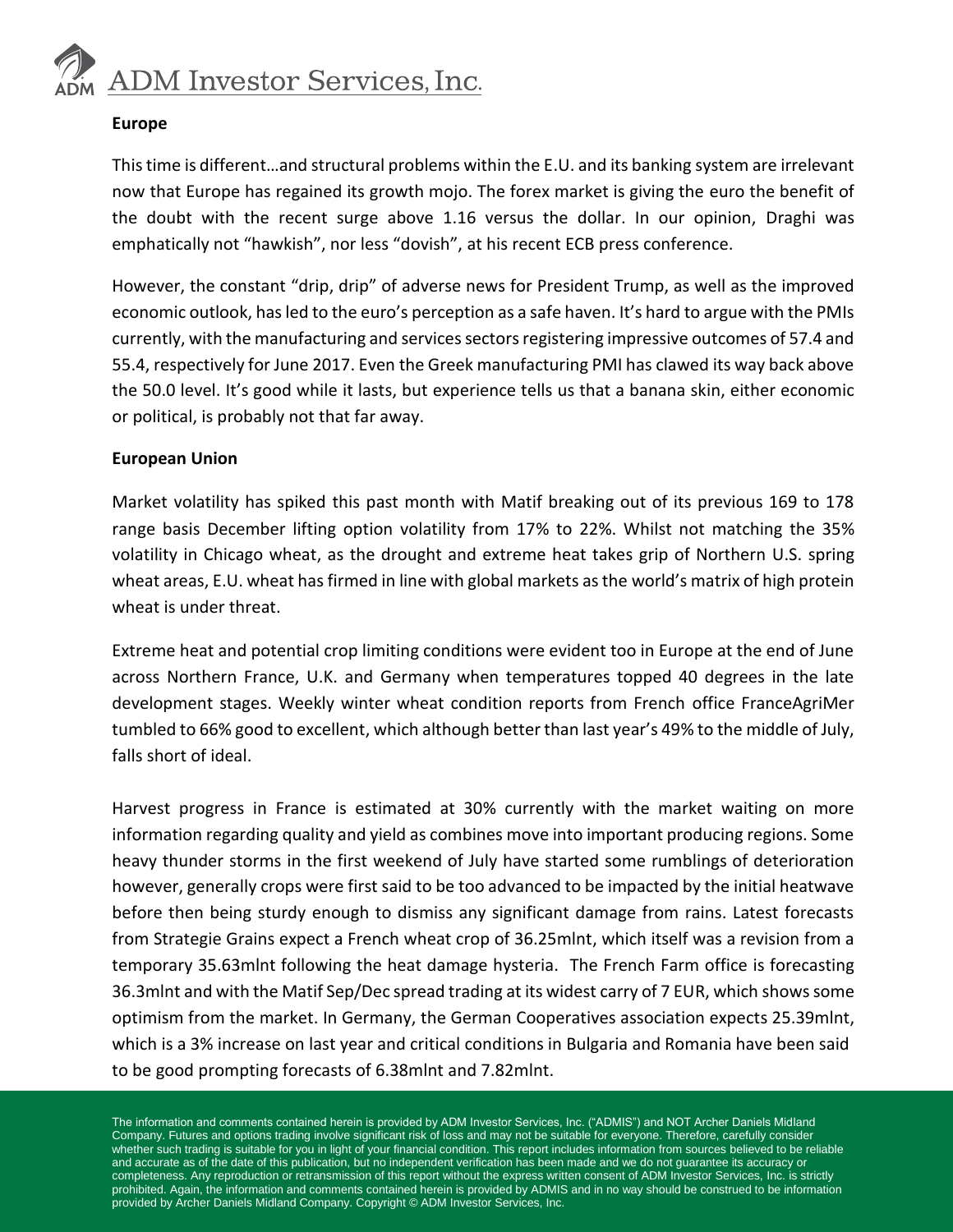# **ADM** Investor Services, Inc.

Latest E.U. forecasts from Strategie Grains for 2017/18 sit at 141.6mlnt with the E.U. Commission's forecast of 141.3mlnt, compared to last year's 135.9mlnt. Export expectations are penciled at 26.5mlnt up from 23.35mlnt in 16/17, but still down from 31.51mlnt in 15/16. The Spanish crop therefore remains the only disaster story for Europe with the market quietly confident about other origins and prospects, although we need to see more harvest data and grower selling.

## **Rapeseed**

The 2016/17 E.U. imports to Europe totaled a massive 4.66mlnt with Australia the biggest importer at 2.598mlnt followed by .932mlnt from Ukraine and .691mlnt from Canada. The continued pace of Australian imports into the end of the season ensured carry out stocks of 1mlnt however, a fire in June at the Frances Saipol plant capable of crushing 1mlnt and a number of annual maintenance shutdowns across E.U. plants resulted in shortages and a late spike in Rape oil prices.

For 2017/18, the E.U. Commission's latest production forecast is 21.7mlnt, which is down from their previous estimate of 21.9 mlnt last month. Plants are thought to have survived the hot and dry conditions, which if anything tends to favour oil content with early harvest results in France promising. Better yields than expected have been witnessed increasing the chances of revisions to current estimates of 4.7 mlnt to more like 5.2 mlnt as the yield increases from 3.2mt/ha to 3.6mt/ha. In Germany the cooperative association estimated production at 4.78 mlnt making a 4.6% increase and in Poland production is expected at 2.9 mlnt, which will be a 31% increase.

From an import point of view, production in Ukraine is expected at 2 mlnt, providing Europe with 1.7 mlnt imports. Harvest pressure so far has been minimal thanks to slower crop development in Ukraine keeping the August vs. November spread between 3 to 4 EUR carry rather than anything wider as we have seen in previous seasons. Down under Australian weather is in the spotlight with some of the driest conditions on record for South Australia and Western Australia limiting production forecasts to 3.2 mlnt for the time being. This and the current concern to Canadian Canola from hot and dry conditions has added volatility to markets although with a global poor crush appetite from low margins has restricted any forward buying. Rapeseed markets generally face some very influential political changes with the E.U. Commission expected to make an announcement on Malaysian Palm oil imports in August and changing E.U. Renewable Energy Directive from 2030, which will reduce the mandated production of biodiesel. Both of these add uncertainty and limit investment.

The information and comments contained herein is provided by ADM Investor Services, Inc. ("ADMIS") and NOT Archer Daniels Midland Company. Futures and options trading involve significant risk of loss and may not be suitable for everyone. Therefore, carefully consider whether such trading is suitable for you in light of your financial condition. This report includes information from sources believed to be reliable and accurate as of the date of this publication, but no independent verification has been made and we do not guarantee its accuracy or completeness. Any reproduction or retransmission of this report without the express written consent of ADM Investor Services, Inc. is strictly prohibited. Again, the information and comments contained herein is provided by ADMIS and in no way should be construed to be information provided by Archer Daniels Midland Company. Copyright © ADM Investor Services, Inc.